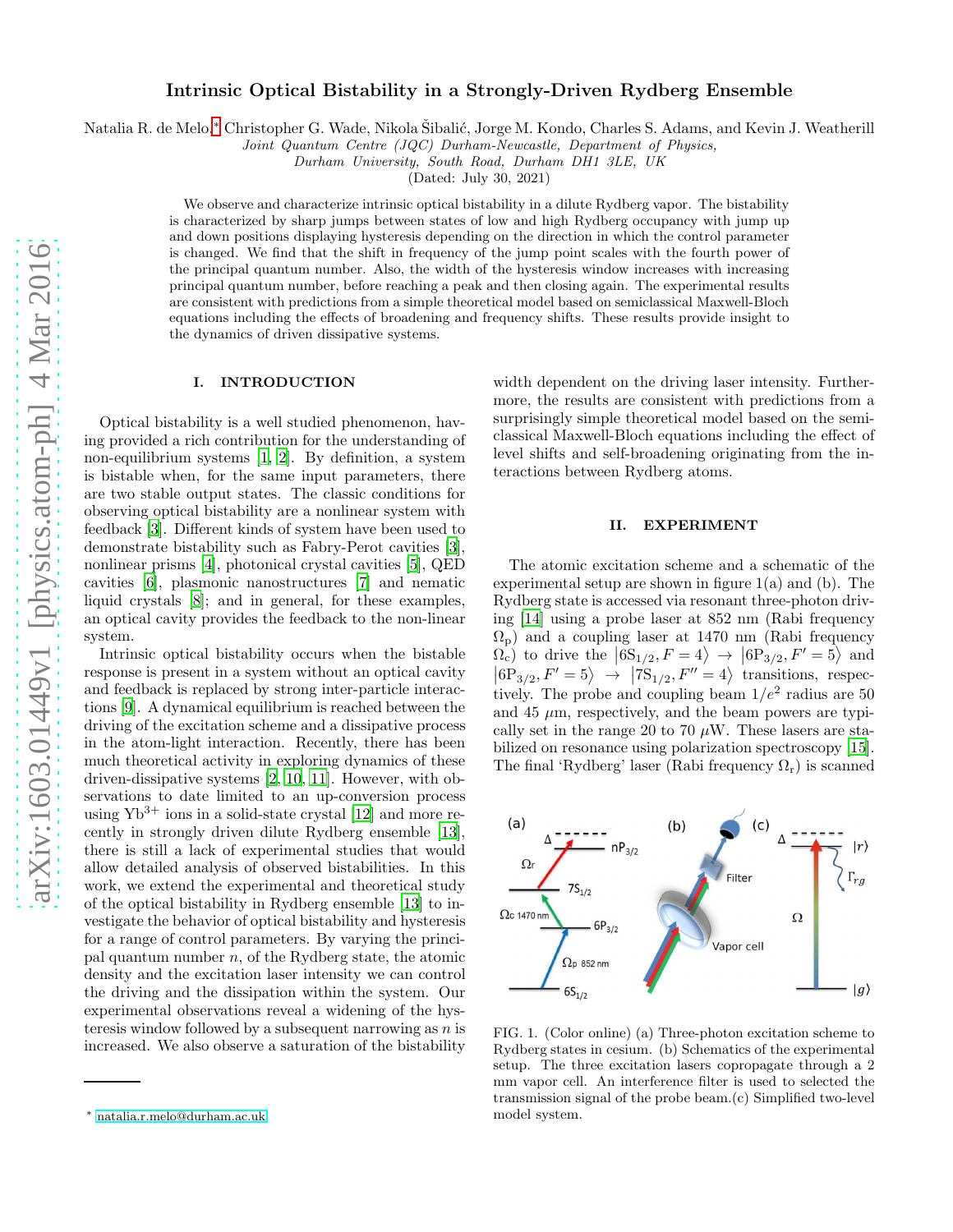

FIG. 2. (Color online) (a) Experimental optical response, the transmission of the probe beam as a function of the Rydberg laser detuning for the same Rabi frequency  $\Omega_{\rm r}/2\pi = (80 \pm 10)$ MHz and different Rydberg levels  $n = 34, 35$  and 37.  $\Omega_{\rm p}/2\pi =$  $(140 \pm 10)$  and  $\Omega_c/2\pi = (170 \pm 10)$  MHz (b) Measurement of the frequency shift of the phase transition as a function of the principal quantum number n, of the Rydberg level  $nP_{3/2}$ . The red line is a linear fit showing that the shift scale with  $\approx n^4$ .

across the resonance between  $7S_{1/2}$  and a Rydberg state  $nP_{3/2}$ . We access transitions to  $nP_{3/2}$  states in the range  $n = 12$  to 50, corresponding to a wavelength range from 882.70 to 780.03 nm, using a Ti:Sapphire laser. This laser has a  $1/e^2$  radius of 45  $\mu$ m and the typical power range is between 100 mW and 1 W. All lasers are copropagating and focused through the center of a 2 mm Cs vapor cell. Using an interference filter, we reject the coupling and 'Rydberg' light and measure the transmission of the probe beam. By means of population shelving in the Rydberg level [\[16\]](#page-4-15) the transmission provides an effective readout of the population in the Rydberg state. The atomic density in the sample is controlled by varying the temperature of the cell [\[17\]](#page-4-16), which is dynamically stabilized.

Figure 2(a) shows the transmission of the probe beam as a function of the Rydberg laser detuning  $\Delta$ , sweeping the frequency in positive (red) and negative (black) directions. Each curve corresponds to the spectrum for a different  $nP_{3/2}$  Rydberg state with  $n = 34$ , 35 and 37. The results were obtained at atomic density of  $(1.0\pm0.5)\times10^{10}$  cm<sup>-3</sup>, with probe and coupling Rabi frequency,  $\Omega_{\rm p}/2\pi = (140 \pm 10)$  and  $\Omega_{\rm c}/2\pi = (170 \pm 10)$  MHz. The Rabi frequency of the final step transition is kept constant at  $\Omega_r/2\pi = (80 \pm 10)$  MHz as n is changed. Under these conditions we observe an asymmetric lineshape with a sharp phase transition between the states of low and high Rydberg occupancy, shifted to the red side of resonance.

The behavior of the measured shift as a function of  $n$ is shown in figure  $2(b)$ . The frequency shift of the phase transition is seen to scale with the fourth power of the principal quantum number  $(n<sup>4</sup>)$ . This result is consistent with an interaction shift due the strong dipole-dipole interactions between Rydberg atoms, since the interaction

potential between two dipoles is  $V_{\rm dd} \propto d^2$  where dipole moment d  $\propto n^2$ . However, other interactions, such as ionizating collisions [\[18](#page-4-17)] or dipole-dipole energy transfer [\[19\]](#page-4-18) could have the same  $n$  scaling.

Upon stronger driving or increased atomic density, above a critical limit, the behavior becomes more complex. The interaction-induced frequency shift surpasses the width of the optical resonance and results in a intrinsic optical bistability and hysteresis. Fig. 3(a) shows the transmission of the probe beam as a function of the Rydberg laser detuning for different Rydberg states, ranging from  $n = 18$  (top) to  $n = 28$  (bottom). This result is obtained at atomic density of  $N = (3.0 \pm 0.5) \times 10^{11}$ cm<sup>-3</sup> and Rabi frequencies  $\Omega_{\rm p}/2\pi = (130 \pm 10), \Omega_{\rm c}/2\pi =$  $(190\pm10)$  and  $\Omega_{\rm r}/2\pi = (130\pm10){\rm MHz}$ . Each curve shows positive (red) and negative (black) scan across the resonance for different Rydberg levels and are normalized to the peak transmission amplitude of the  $n = 18$  state. With the exception of the  $n = 18$  state, each scan displays obvious optical bistability with hysteresis dependent on the direction in which resonance is approached, indicated by arrows on the plots. Within the hysteresis region the system can be maintained in two different steady states of high and low Rydberg occupancy for the same experimental parameters. As  $n$  is increased the width of the hysteresis window initially becomes larger followed by a subsequent narrowing. The evolution of the bistability width with  $n$  is shown in figure 4 for two different atomic densities  $N = (2.0 \pm 0.5) \times 10^{11}$  (purple squares) and  $(3.0 \pm 0.5) \times 10^{11}$  cm<sup>-3</sup> (green circles). The range of n accessed is ultimately limited by the maximum power of



FIG. 3. (Color online) (a) Experimental optical response, the transmission of the probe beam as a function of the Rydberg laser detuning for the same Rabi frequency  $\Omega_{\rm r}/2\pi = (130 \pm 10)$ MHz and different Rydberg levels. (b) Theoretical Rydberg state population  $\rho_{rr}$  from the model as a function of the laser detuning for different Rydberg levels. Theoretical parameters:  $\Omega_{\rm r}/2\pi = 40$  MHz and  $\Gamma_{\rm rg}/2\pi = 3$  MHz.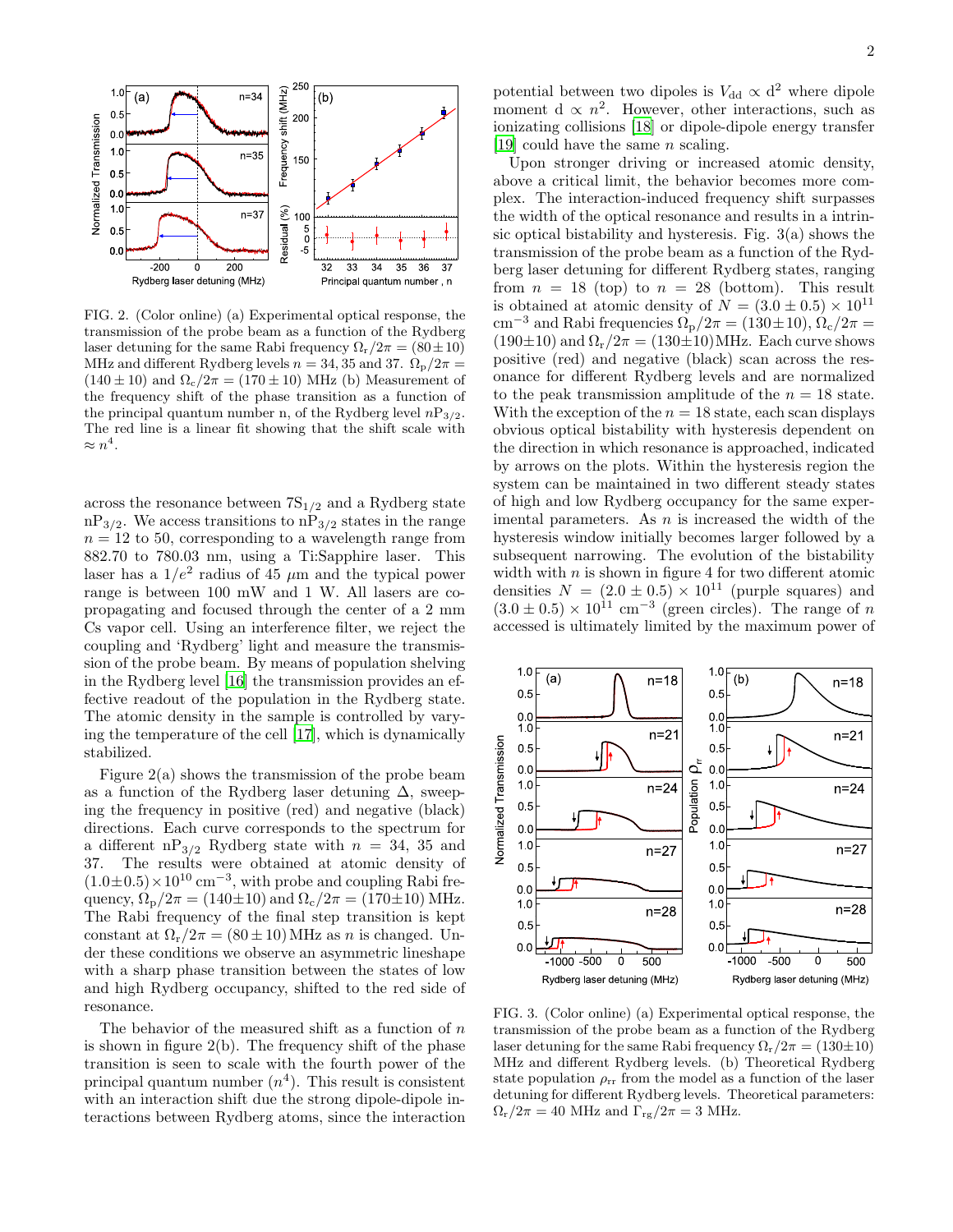the Rydberg laser in order to keep the Rabi frequency,  $\Omega_r$ , constant. For low atomic density we observe a saturation of the bistability width for higher  $n$ , but for high atomic density we can observe a maximum value at  $n = 26$  and subsequent narrowing.

### III. THEORETICAL MODEL

To understand this behavior we model the system using density-matrix formalism applied to a simple twolevel system, as shown in Fig. 1(c). We consider a ground state  $|g\rangle$  and a Rydberg state  $|r\rangle$  coupled by a laser with Rabi frequency  $\Omega$  and detuning  $\Delta$ , where  $\Gamma_{\text{rg}}$  is the decay rate from the Rydberg to the ground state. Using semiclassical analysis, the time evolution of the system is described by a Lindblad master equation applied for a simple two-level system [\[20\]](#page-4-19). Typically mean-field theory is used to describe the dipole-dipole interaction between the Rydberg atoms in a classical approximation [\[21](#page-4-20)], where a many-body interaction system is described in terms of the response of a single atom interacting with a meanfield interaction potential. This results in renormalization of the transition frequency  $\Delta \rightarrow \Delta_{\text{eff}} = \Delta - \Delta_{\text{dd}}$ , where  $\Delta_{\text{eff}}$  is an effective detuning [\[21\]](#page-4-20) and  $\Delta_{\text{dd}}$  is the mean-field shift which can be expressed as  $\Delta_{\rm dd}=V\times \rho_{\rm rr},$ where  $\rho_{rr}$  is the fraction of atomic population in the Rydberg state and  $V$  is the interaction term corresponding to the sum of the dipole-dipole interaction over the excitation volume. Under this condition, the optical Bloch equations (OBE) are modified and the time evolution of the matrix elements are:

$$
\dot{\rho_{\rm gr}} = \text{i}\Omega \left(\rho_{\rm rr} - 1/2\right) + \text{i}\left(\Delta_{\rm eff} - V\rho_{\rm rr}\right)\rho_{\rm gr} - \frac{\Gamma_{\rm rg}}{2}\rho_{\rm gr} \tag{1a}
$$

$$
\dot{\rho_{rr}} = -\Omega \text{Im}(\rho_{gr}) - \Gamma_{rg}\rho_{rr},\tag{1b}
$$

where the coherence terms  $\rho_{gr} = \rho_{rg}^*$  and the diagonal population terms are related as  $\rho_{gg} = 1 - \rho_{rr}$ .  $\rho_{gg}$  and  $\rho_{rr}$ are the fraction of the atomic population in the ground and Rydberg state, respectively. The steady-state solution can be obtained assuming  $\dot{\rho}_{gr} = \dot{\rho}_{rr} = 0$  and solving the set of equations (1).

Substituting for  $\Delta_{\text{eff}}$  in the steady-state solution of Eq 1, we obtain a cubic equation for the population in the Rydberg state:

$$
\frac{\Omega^2}{4} - \left(\frac{\Omega^2}{2} + \frac{\Gamma_{\rm rg}^2}{4} + \Delta^2\right)\rho_{\rm rr} - 2\Delta V \rho_{\rm rr}^2 - V^2 \rho_{\rm rr}^3 = 0. (2)
$$

This equation provides the steady-state solution for the Rydberg population as a function of the Rydberg laser detuning. Within the frequency range of the hysteresis window there are three distinct solutions, one unstable and two stable that correspond to the two steady-states of the bistable regime. This basic model can explain the origin of the optical bistability in the experimental system as shown in reference [\[13](#page-4-12)] but does not capture features of the experimental data in figure 3(a), such as the closing of the bistability width at high density.

We therefore extend our model to include the effect of a self-broadening contribution where the total relaxation rate is rewritten as:

$$
\Gamma_{\rm rg} \to \Gamma_{\rm rg} + \Gamma_{\rm self} = \Gamma_{\rm rg} + \beta N \;, \tag{3}
$$

where  $\beta$  is the self-broadening coefficient and N is the atomic density.

The self-broadening effect arises from the interaction between two identical atoms in a superposition of the ground and excited states, so that all dipole-allowed transitions could contribute to the effect. Indeed, in our system, different mechanisms may contribute for the broadening effect, like associative ionization [\[22](#page-4-21)] or photoionization [\[23](#page-4-22)], also different collisional process, as state-mixing, for instance [\[24,](#page-4-23) [25\]](#page-4-24), but we are not able to distinguish each individual contribution. Selfbroadening coefficients have been studied in atomic vapors for many years particularly for the D2 lines of alkalimetal atoms [\[26,](#page-4-25) [27\]](#page-4-26). However, in this work on Rydberg states, we expect the broadening to have a number of difference contributions. For simplicity, we apply the same  $n<sup>4</sup>$  scaling observed for the frequency shift also to the selfbroadening term and write the self-broadening coefficient as:

$$
\Gamma_{\text{self}} = \beta' n^{*4} N,\tag{4}
$$

where  $n^*$  is the effective principal quantum number of the Rydberg state  $nP_{3/2}$ .

#### IV. ANALYSIS AND DISCUSSION

In figure 3(b) we present the results of our model and plot Rydberg state population  $\rho_{rr}$  as a function of the laser detuning, for several Rydberg levels. To compare these results with the experimental data plotted in figure 3(a), the curves are normalized to the maximum transmission amplitude of the  $n = 18$  scan. For this calculation, the theoretical parameters are  $\Omega/2\pi = 40$  MHz and  $\Gamma_{\text{rg}}/2\pi = 3$  MHz. By applying an  $n^4$  scaling, the parameter V is found by fitting the model to the experimental results and is write as  $V = 8.9 \times 10^{-14} \times n^{*4} N$  MHz cm<sup>3</sup>.

The results shows good qualitative agreement between experiment and theory with respect to the amplitude of the transmission signal and the width of the hysteresis window. The addition of the self-broadening-like term to the model is essential to reproduce the experimental trends observed at higher density and stronger driving.

In figure 4, a quantitative comparison is shown. This result shows the bistability width as a function of the principal quantum number for two atomic densities,  $N =$  $(2.0 \pm 0.5)$  and  $(3.0 \pm 0.5) \times 10^{11}$  cm<sup>-3</sup>. In this picture, the full circles and square with the error bars are the experimental data, and the column bars are the theoretical results considering the self-broadening effect. With the fitting of the figure 4 at low density (purple squares) we find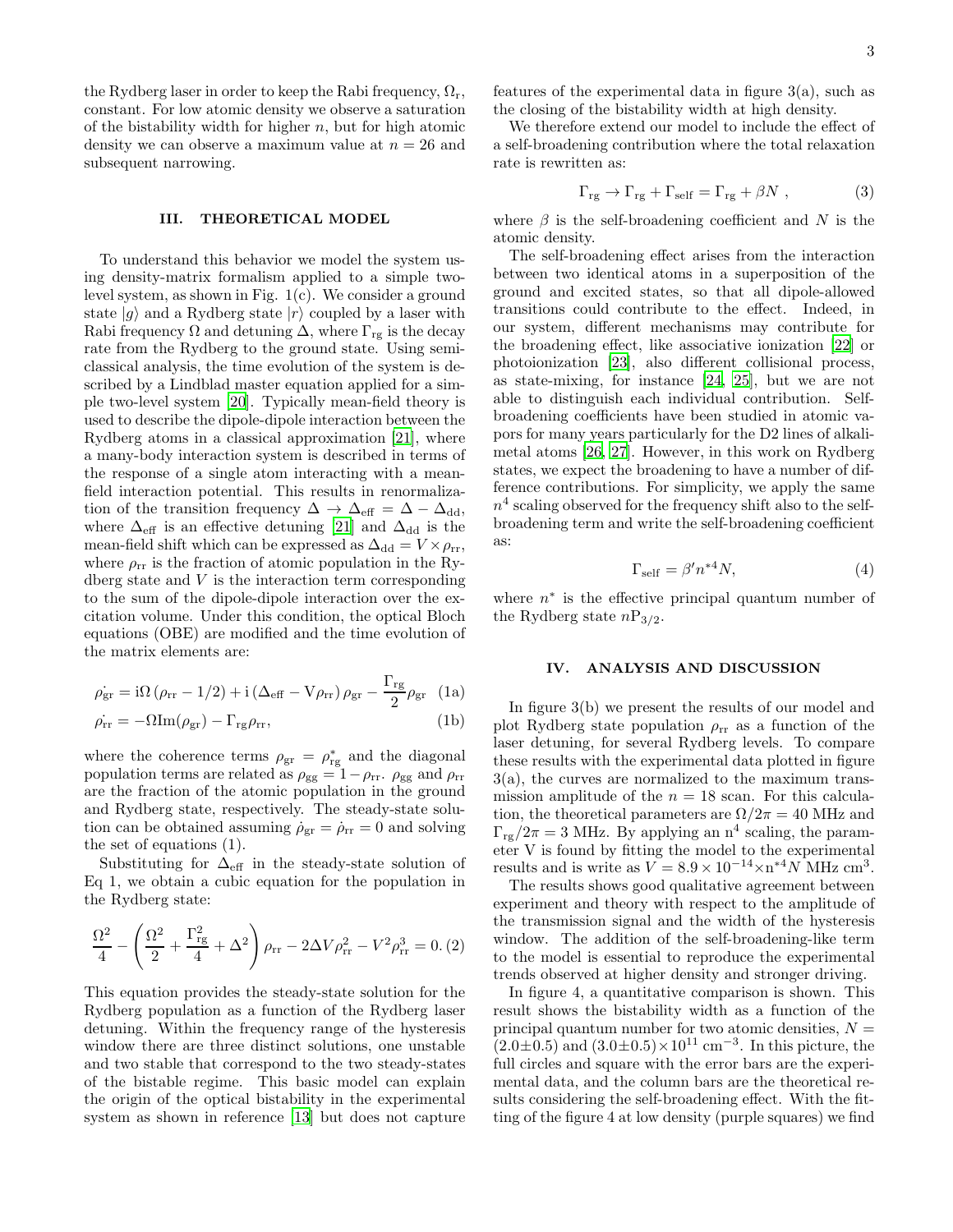that the ratio  $\Omega/\Omega_r \approx 1$  which is expected as the transition of the two first excitation steps are saturated. Also fitting the model to the data of figure 4, we get a value for the broadening coefficient,  $\beta'/2\pi = (2.0 \pm 0.2) \times 10^{-9}$  $Hz$  cm<sup>3</sup>, which is a key quantitative result to characterize the system. Comparing this result with the litera-ture [\[28](#page-4-27)], we find that  $\beta' n^4$  is about an order of magnitude larger than the  $D_2$  line self-broadening coefficient in cesium [\[27\]](#page-4-26) and results fouond in line-broadening experiments using Doppler-free spectroscopy [\[29](#page-4-28)]. However these experiments were performed with lower atomic states in contrast to our Rydberg states where the strong interactions and multiple contributions to the broadening term is a distinguishing characteristic [\[23](#page-4-22)]. Our result is in agreement with an experimental result for the selfbroadening coefficient involving Rydberg states, achieved in four-wave mixing in a Rb vapor [\[30](#page-4-29)].

Finally, we characterize the width of the bistability window for a fixed Rydberg state  $(n = 28)$  as a function of Rydberg laser power for three different atomic densities shown in figure 5:  $N = \{3.0(0); 1.0(\square); 0.7(\triangle)\}\pm$  $0.5 \times 10^{11}$  cm<sup>-3</sup>. The solid lines represent the theoretical calculation for the each density. The Rabi frequency is related to the Rydberg laser power P by  $\Omega \propto \sqrt{P}$ . By again finding the best fit of the model to the data,  $L_y$  again intering the best in or the model to the data,<br>we find  $Ω/2π = (137 ± 2) × √P$  which confirms the ratio  $\Omega/\Omega_r \approx 1$  as  $\Omega_r/2\pi = (130 \pm 10) \times \sqrt{P}$  for the experimental data. Also, the resultant value of the selfbroadening coefficient,  $\beta'/2\pi = (1.6 \pm 0.2) \times 10^{-9}$  Hz cm<sup>3</sup>, is consistent with the value found in the previous fitting (figure 4). Although the theoretical model doesn't reproduce the oscillatory feature present in the data for  $N= 1.0 \pm 0.5 \times 10^{11}$  cm<sup>-3</sup>, this result shows good agreement especially for high density and we are able to describe the mean behavior of the bistability width.



FIG. 4. (Color online) Bistability width as a function of the principal quantum number for two atomic densities,  $N =$  $(2.0\pm0.5)($ purple square) and  $(3.0\pm0.5)\times10^{11}$  cm<sup>-3</sup>(green circles), for the same Rydberg Rabi frequency,  $\Omega_r/2\pi = (120 \pm$ 10) MHz. The column bars are the theoretical results considering the self-broadening effect,  $\beta'/2\pi = (2.0 \pm 0.2) \times 10^{-9}$ Hz cm<sup>3</sup> and the parameters  $\Gamma_{\text{rg}}/2\pi = 13.5$  MHz and  $\Omega/2\pi =$  $(140 \pm 5)$  MHz.



FIG. 5. (Color online) Bistability width as a function of the Rydberg laser power for  $n=28$  and three different atomic densities  $N = \{3.0(0); 1.0(\square); 0.7(\triangle)\}\pm 0.5 \times 10^{11} \text{ cm}^{-3}.$ The solid lines are the theoretical calculation using the parameters:  $\beta'/2\pi = (1.6 \pm 0.2) \times 10^{-9}$  Hz cm<sup>3</sup>,  $\Gamma_{\text{rg}}/2\pi = 13.5$ MHz and  $\Omega/2\pi = (137 \pm 2) \times \sqrt{P}$ , where P is the Rydberg laser power.

## V. CONCLUSIONS

In conclusion, we have investigated intrinsic optical bistability in cesium vapor, in a multi-photon excitation scheme to Rydberg states. We characterized the behavior of the bistability width as a function of the principal quantum number and the Rydberg laser power for Rydberg states  $nP_{3/2}$  with n between 18 and 37, for different atomic densities. We observed that the shift of the phase transition scales as  $n<sup>4</sup>$  and the width of the hysteresis window exhibits a maximum value with a subsequent narrowing with the increasing of the principal quantum number and a saturation behavior as a function of the Rydberg laser power. A theoretical model using the OBE for a simple two level system, with modification to include effects of frequency shift and broadening, reproduce the behaviour of our experimental observation and allows us to estimate the self-broadening coefficient for the studied Rydberg levels. We believe that the observations reported are important for ongoing studies in Rydberg non-linear optics [\[31\]](#page-4-30) especially those employing multi-step excitation schemes [\[32\]](#page-4-31). The work provides the first detailed characterization of system displaying intrinsic optical bistablity and yields insight for theoretical descriptions of such systems. The data presented in this paper are available [\[33](#page-4-32)].

#### ACKNOWLEDGMENTS

This work was supported by Durham University, The Federal Brazilian Agency of Research (CNPq), and EP-SRC (Grant No.EP/M014398/1 and EP/M013103/1).